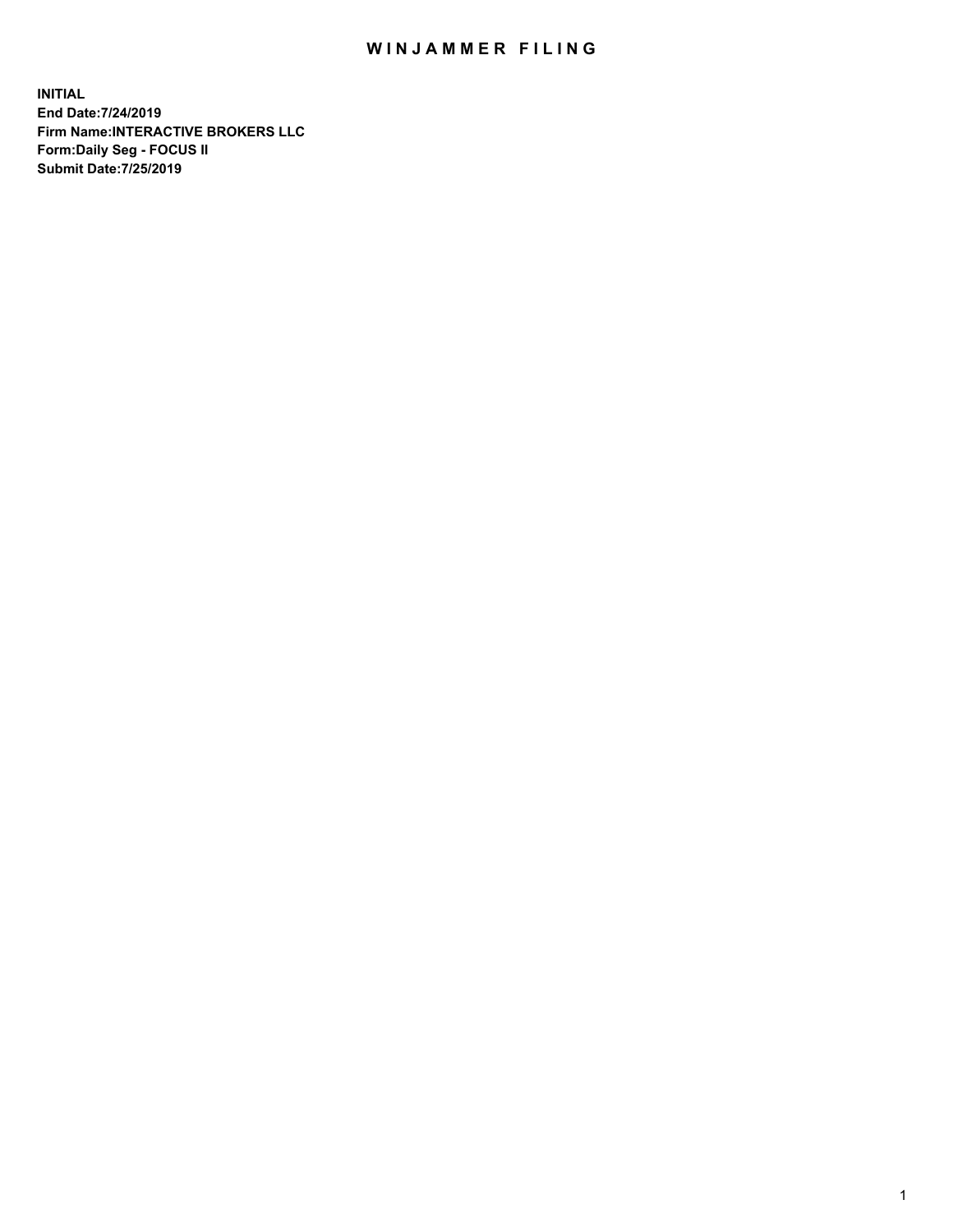**INITIAL End Date:7/24/2019 Firm Name:INTERACTIVE BROKERS LLC Form:Daily Seg - FOCUS II Submit Date:7/25/2019 Daily Segregation - Cover Page**

| Name of Company                                                                                                                                                                                                                                                                                                                | <b>INTERACTIVE BROKERS LLC</b>                                                                  |
|--------------------------------------------------------------------------------------------------------------------------------------------------------------------------------------------------------------------------------------------------------------------------------------------------------------------------------|-------------------------------------------------------------------------------------------------|
| <b>Contact Name</b>                                                                                                                                                                                                                                                                                                            | James Menicucci                                                                                 |
| <b>Contact Phone Number</b>                                                                                                                                                                                                                                                                                                    | 203-618-8085                                                                                    |
| <b>Contact Email Address</b>                                                                                                                                                                                                                                                                                                   | jmenicucci@interactivebrokers.c<br>om                                                           |
| FCM's Customer Segregated Funds Residual Interest Target (choose one):<br>a. Minimum dollar amount: ; or<br>b. Minimum percentage of customer segregated funds required:% ; or<br>c. Dollar amount range between: and; or<br>d. Percentage range of customer segregated funds required between:% and%.                         | $\overline{\mathbf{0}}$<br>$\overline{\mathbf{0}}$<br>155,000,000 245,000,000<br>0 <sub>0</sub> |
| FCM's Customer Secured Amount Funds Residual Interest Target (choose one):<br>a. Minimum dollar amount: : or<br>b. Minimum percentage of customer secured funds required:%; or<br>c. Dollar amount range between: and; or<br>d. Percentage range of customer secured funds required between:% and%.                            | $\frac{0}{0}$<br>80,000,000 120,000,000<br>0 <sub>0</sub>                                       |
| FCM's Cleared Swaps Customer Collateral Residual Interest Target (choose one):<br>a. Minimum dollar amount: ; or<br>b. Minimum percentage of cleared swaps customer collateral required:% ; or<br>c. Dollar amount range between: and; or<br>d. Percentage range of cleared swaps customer collateral required between:% and%. | $\frac{0}{0}$<br>0 <sub>0</sub><br>0 <sub>0</sub>                                               |

Attach supporting documents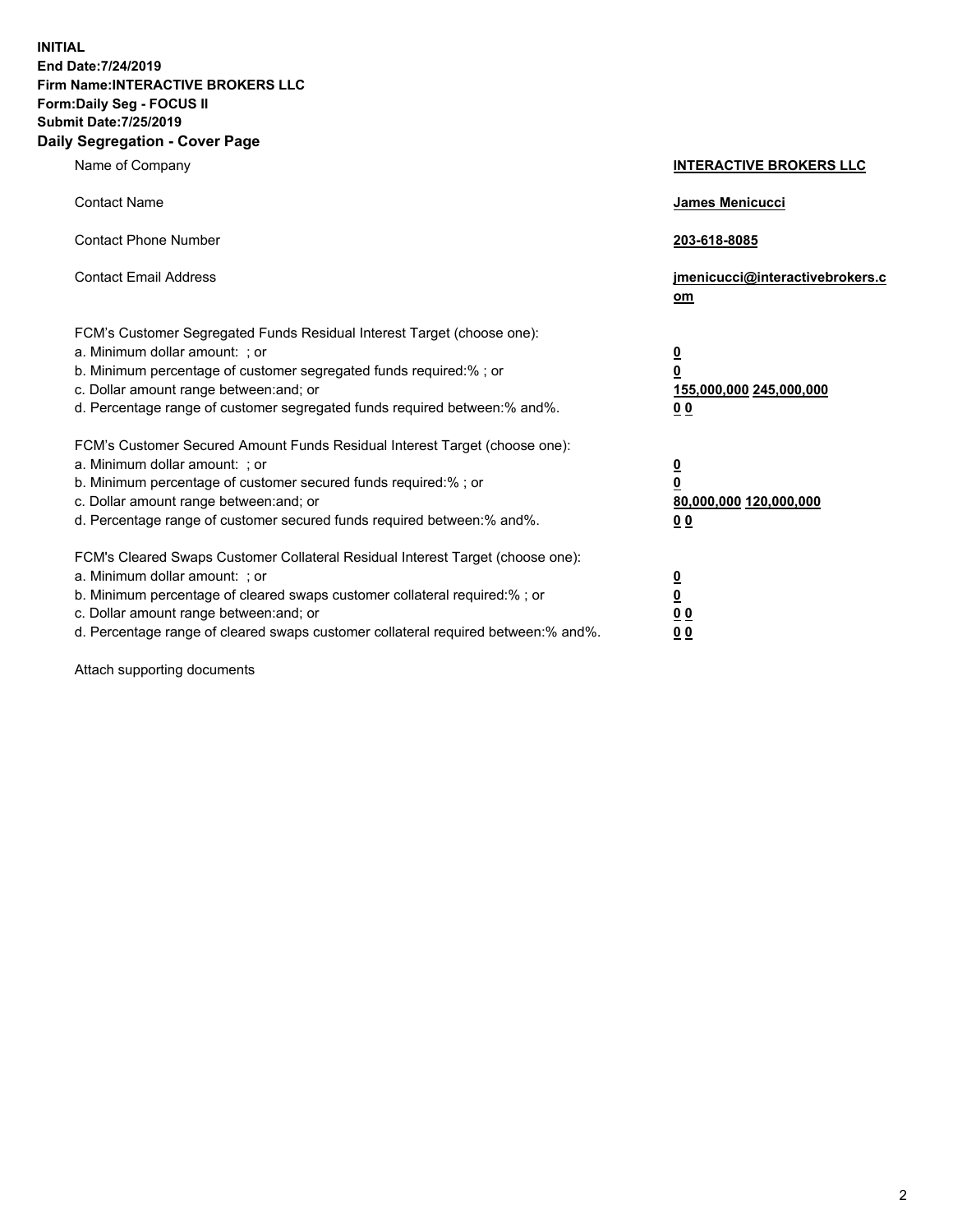## **INITIAL End Date:7/24/2019 Firm Name:INTERACTIVE BROKERS LLC Form:Daily Seg - FOCUS II Submit Date:7/25/2019 Daily Segregation - Secured Amounts**

|     | Daily Segregation - Secured Amounts                                                                                                  |                                                |
|-----|--------------------------------------------------------------------------------------------------------------------------------------|------------------------------------------------|
|     | Foreign Futures and Foreign Options Secured Amounts                                                                                  |                                                |
|     | Amount required to be set aside pursuant to law, rule or regulation of a foreign                                                     | $0$ [7305]                                     |
|     | government or a rule of a self-regulatory organization authorized thereunder                                                         |                                                |
| 1.  | Net ledger balance - Foreign Futures and Foreign Option Trading - All Customers                                                      |                                                |
|     | A. Cash                                                                                                                              | 470,737,539 [7315]                             |
|     | B. Securities (at market)                                                                                                            | $0$ [7317]                                     |
| 2.  | Net unrealized profit (loss) in open futures contracts traded on a foreign board of trade                                            | 30,972,559 [7325]                              |
| 3.  | Exchange traded options                                                                                                              |                                                |
|     | a. Market value of open option contracts purchased on a foreign board of trade                                                       | 73,132 [7335]                                  |
|     | b. Market value of open contracts granted (sold) on a foreign board of trade                                                         | -26,139 [7337]                                 |
| 4.  | Net equity (deficit) (add lines 1.2. and 3.)                                                                                         | 501,757,091 [7345]                             |
| 5.  | Account liquidating to a deficit and account with a debit balances - gross amount                                                    | 18,237 [7351]                                  |
|     | Less: amount offset by customer owned securities                                                                                     | 0 [7352] 18,237 [7354]                         |
| 6.  | Amount required to be set aside as the secured amount - Net Liquidating Equity                                                       | 501,775,328 [7355]                             |
|     | Method (add lines 4 and 5)                                                                                                           |                                                |
| 7.  | Greater of amount required to be set aside pursuant to foreign jurisdiction (above) or line                                          | 501,775,328 [7360]                             |
|     | 6.                                                                                                                                   |                                                |
|     | FUNDS DEPOSITED IN SEPARATE REGULATION 30.7 ACCOUNTS                                                                                 |                                                |
| 1.  | Cash in banks                                                                                                                        |                                                |
|     | A. Banks located in the United States                                                                                                | 110,161,680 [7500]                             |
|     | B. Other banks qualified under Regulation 30.7                                                                                       | 0 [7520] 110,161,680 [7530]                    |
| 2.  | Securities                                                                                                                           |                                                |
|     | A. In safekeeping with banks located in the United States                                                                            | 413,917,605 [7540]                             |
|     | B. In safekeeping with other banks qualified under Regulation 30.7                                                                   | 0 [7560] 413,917,605 [7570]                    |
| 3.  | Equities with registered futures commission merchants                                                                                |                                                |
|     | A. Cash                                                                                                                              | $0$ [7580]                                     |
|     | <b>B.</b> Securities                                                                                                                 | $0$ [7590]                                     |
|     | C. Unrealized gain (loss) on open futures contracts                                                                                  | $0$ [7600]                                     |
|     | D. Value of long option contracts                                                                                                    | $0$ [7610]                                     |
|     | E. Value of short option contracts                                                                                                   | 0 [7615] 0 [7620]                              |
| 4.  | Amounts held by clearing organizations of foreign boards of trade                                                                    |                                                |
|     | A. Cash                                                                                                                              | $0$ [7640]                                     |
|     | <b>B.</b> Securities                                                                                                                 | $0$ [7650]                                     |
|     | C. Amount due to (from) clearing organization - daily variation                                                                      | $0$ [7660]                                     |
|     | D. Value of long option contracts                                                                                                    | $0$ [7670]                                     |
|     | E. Value of short option contracts                                                                                                   | 0 [7675] 0 [7680]                              |
| 5.  | Amounts held by members of foreign boards of trade                                                                                   |                                                |
|     | A. Cash<br><b>B.</b> Securities                                                                                                      | 76,598,030 [7700]                              |
|     |                                                                                                                                      | $0$ [7710]                                     |
|     | C. Unrealized gain (loss) on open futures contracts                                                                                  | 21,314,781 [7720]                              |
|     | D. Value of long option contracts                                                                                                    | 73,132 [7730]                                  |
| 6.  | E. Value of short option contracts<br>Amounts with other depositories designated by a foreign board of trade                         | <u>-26,139</u> [7735] <b>97,959,804</b> [7740] |
| 7.  | Segregated funds on hand                                                                                                             | 0 [7760]                                       |
| 8.  |                                                                                                                                      | $0$ [7765]                                     |
| 9.  | Total funds in separate section 30.7 accounts<br>Excess (deficiency) Set Aside for Secured Amount (subtract line 7 Secured Statement | 622,039,089 [7770]<br>120,263,761 [7380]       |
|     | Page 1 from Line 8)                                                                                                                  |                                                |
| 10. | Management Target Amount for Excess funds in separate section 30.7 accounts                                                          | 80,000,000 [7780]                              |
| 11. | Excess (deficiency) funds in separate 30.7 accounts over (under) Management Target                                                   | 40,263,761 [7785]                              |
|     |                                                                                                                                      |                                                |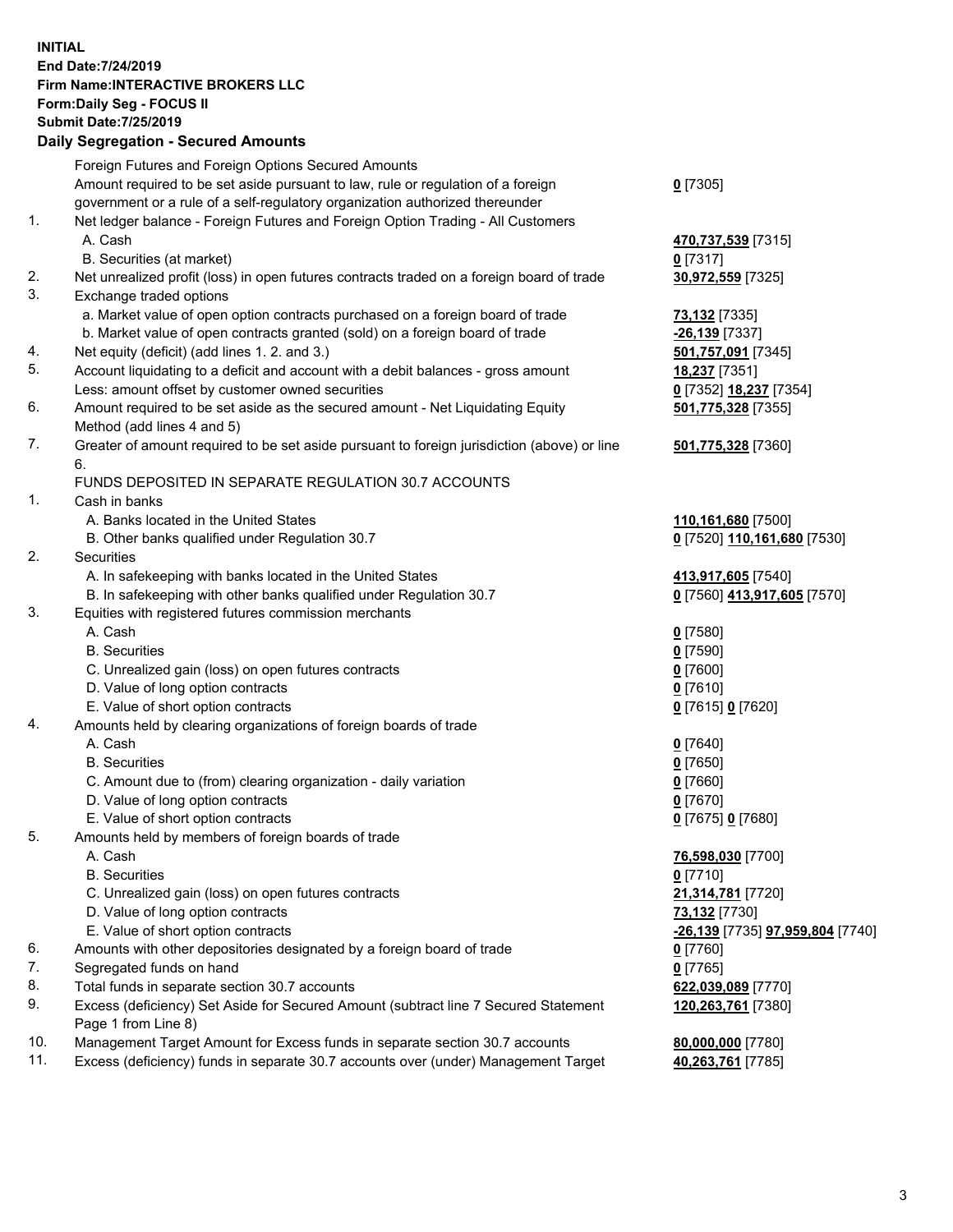**INITIAL End Date:7/24/2019 Firm Name:INTERACTIVE BROKERS LLC Form:Daily Seg - FOCUS II Submit Date:7/25/2019 Daily Segregation - Segregation Statement** SEGREGATION REQUIREMENTS(Section 4d(2) of the CEAct) 1. Net ledger balance A. Cash **4,025,360,581** [7010] B. Securities (at market) **0** [7020] 2. Net unrealized profit (loss) in open futures contracts traded on a contract market **-36,780,377** [7030] 3. Exchange traded options A. Add market value of open option contracts purchased on a contract market **205,578,564** [7032] B. Deduct market value of open option contracts granted (sold) on a contract market **-230,798,111** [7033] 4. Net equity (deficit) (add lines 1, 2 and 3) **3,963,360,657** [7040] 5. Accounts liquidating to a deficit and accounts with debit balances - gross amount **1,216,704** [7045] Less: amount offset by customer securities **0** [7047] **1,216,704** [7050] 6. Amount required to be segregated (add lines 4 and 5) **3,964,577,361** [7060] FUNDS IN SEGREGATED ACCOUNTS 7. Deposited in segregated funds bank accounts A. Cash **863,545,436** [7070] B. Securities representing investments of customers' funds (at market) **1,998,869,120** [7080] C. Securities held for particular customers or option customers in lieu of cash (at market) **0** [7090] 8. Margins on deposit with derivatives clearing organizations of contract markets A. Cash **6,273,240** [7100] B. Securities representing investments of customers' funds (at market) **1,341,814,814** [7110] C. Securities held for particular customers or option customers in lieu of cash (at market) **0** [7120] 9. Net settlement from (to) derivatives clearing organizations of contract markets **-19,874,956** [7130] 10. Exchange traded options A. Value of open long option contracts **206,756,600** [7132] B. Value of open short option contracts **-232,020,799** [7133] 11. Net equities with other FCMs A. Net liquidating equity **0** [7140] B. Securities representing investments of customers' funds (at market) **0** [7160] C. Securities held for particular customers or option customers in lieu of cash (at market) **0** [7170] 12. Segregated funds on hand **0** [7150] 13. Total amount in segregation (add lines 7 through 12) **4,165,363,455** [7180] 14. Excess (deficiency) funds in segregation (subtract line 6 from line 13) **200,786,094** [7190] 15. Management Target Amount for Excess funds in segregation **155,000,000** [7194] **45,786,094** [7198]

16. Excess (deficiency) funds in segregation over (under) Management Target Amount Excess